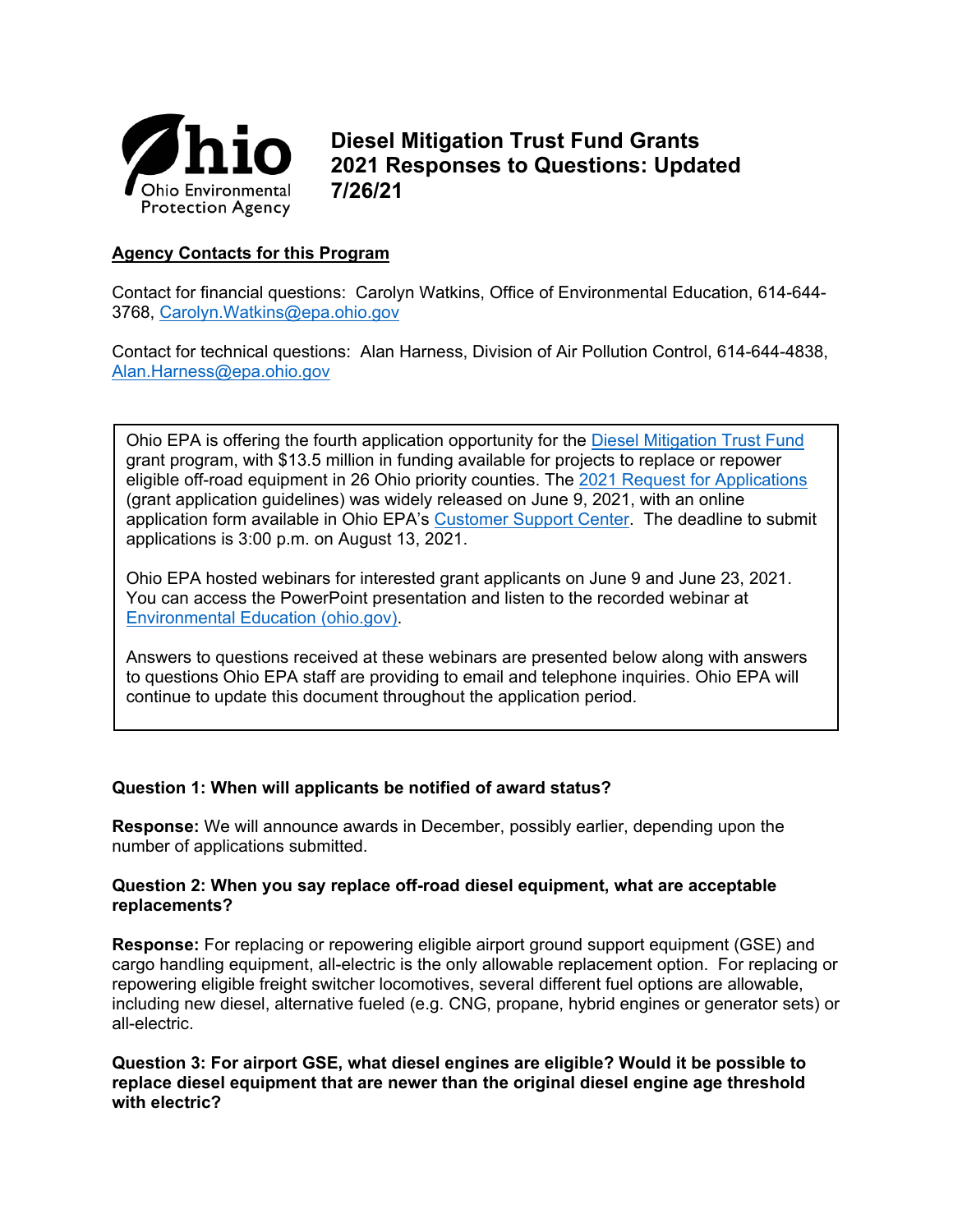**Response:** Grant funds can only be used to replace Tier 0, Tier 1 or Tier 2 diesel powered airport GSE; and uncertified to certified to 3 g/bhp-hr or higher emissions spark ignition engine powered GSE; with new all-electric equipment. Grant funds cannot be used to replace Tier 4 diesel equipment.

Applicants who are unsure of the Tier rating of their existing equipment can find information at <https://dieselnet.com/standards/#na> or contact Alan Harness at Ohio EPA for assistance.

#### **Question 4: For yard tractors and cargo handling equipment, are there specific model year or Tier restrictions for the old equipment?**

**Response:** To be eligible for replacement or repower with grant funds, existing, operable diesel-powered cargo handling equipment must be replaced with comparable all-electric equipment. While there is no specific model year or Tier emissions eligibility requirement for the old equipment, replacing older, lower Tier equipment will be more cost effective at reducing emissions than replacing newer, current Tier equipment. To be eligible, tractors or other equipment must have been operating at least 1000 hours annually for the past two years, and be operating within priority counties at least 75% of the time. Please review sections 4.4 and 5.4 of the [2021 Request for Applications.](https://www.epa.ohio.gov/Portals/42/documents/VW/DMTF-RFA-June21.pdf)

# **Question 5: Are forklifts eligible?**

**Response:** Forklifts with greater than 8,000 pounds lift capacity are eligible in the port cargo handling equipment category, but we are primarily interested in funding those that work outdoors. We will be scrutinizing applications and following up with applicants to determine whether this is the case.

#### **Question 6: Would diesel back-up generators being replaced by battery storage qualify?**

**Response:** Back-up and stand-alone generators are not eligible for replacement with grant funds.

# **Question 7: Can you replace old, leased equipment with new purchased equipment if the old equipment is decommissioned?**

**Response:** Leased equipment is not eligible for funding under this program.

# **Question 8: With airport equipment do you include the cost of the infrastructure in the proposal?**

**Response**: Funding for the charging/fueling infrastructure is not eligible for funding this cycle.

# **Question 9: Can applicants get blank application documents so they can begin gathering the information needed before logging on?**

**Response:** No, the software builds on the response to each question to provide the eligible components of the next questions to be answered. It's easy to save your work in the application and return to it later. The most important documents to assemble in advance are a price quote from a vendor for the equipment you plan to purchase; the fleet data spreadsheet for the old equipment (engine type, idling hours, etc.) and new equipment you plan to purchase; and a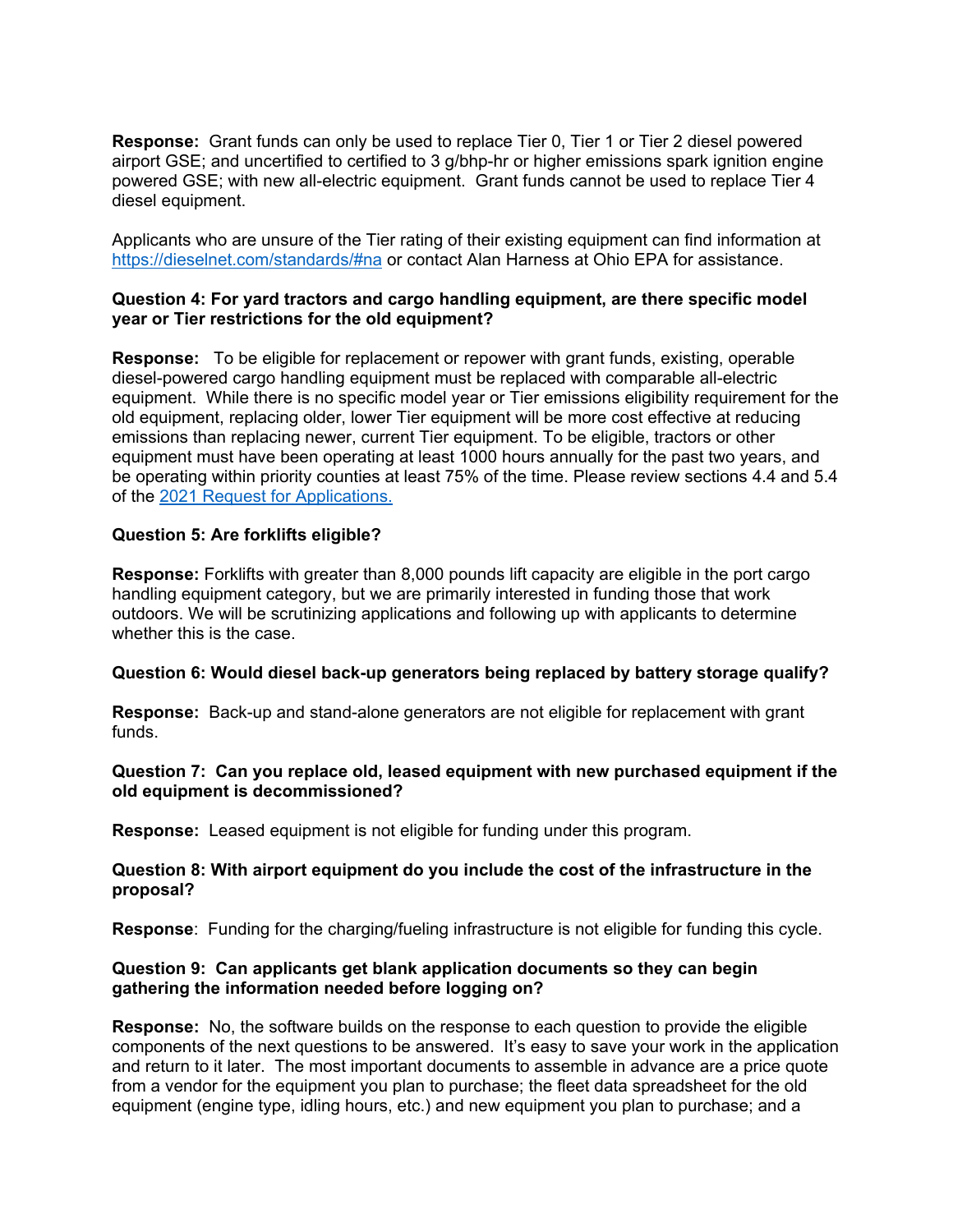demonstration of creditworthiness from for-profit applicants, usually by providing a letter of credit or a bond rating.

# **Question 10: Will this grant support hybrid (diesel/electric) cargo handling equipment?**

**Response:** No, the VW settlement allows grant funds to be used only for all-electric GSE and cargo handling equipment. Hybrid switcher locomotives are eligible.

# **Question 11: Assuming we are awarded the grant, when is it permissible to start bidding?**

**Response:** The grant funds cannot be used to reimburse any purchases or activities that were initiated before an authorization to purchase is issued from Ohio EPA to the grantee after the grant is awarded and the grant contract is signed and executed by both parties. Ohio EPA must certify to the VW trustee that all funded projects comply with state competitive purchasing laws, which apply differently to public sector and private sector projects. A formal public bid process may not be required in all cases, and Ohio EPA encourages the use of cooperative purchasing agreements.

#### **Question 12: Why can't new ultra-low NOx propane port equipment serve as replacements?**

**Response:** The VW trust agreement limits the options for replacing port cargo handling equipment to all-electric.

#### **Question 13: Where can we access application attachments?**

**Response:** Application attachments can be accessed within the online application form in Ohio EPA's customer support center, and are also posted on the VW program website at [https://epa.ohio.gov/oee/#1844010579-dmtf-2020-request-for-applications.](https://epa.ohio.gov/oee/#1844010579-dmtf-2020-request-for-applications) Applicants working within the online application form who have uploaded attachments can access those or edit the list by clicking on "account" as indicated by the blue arrow below: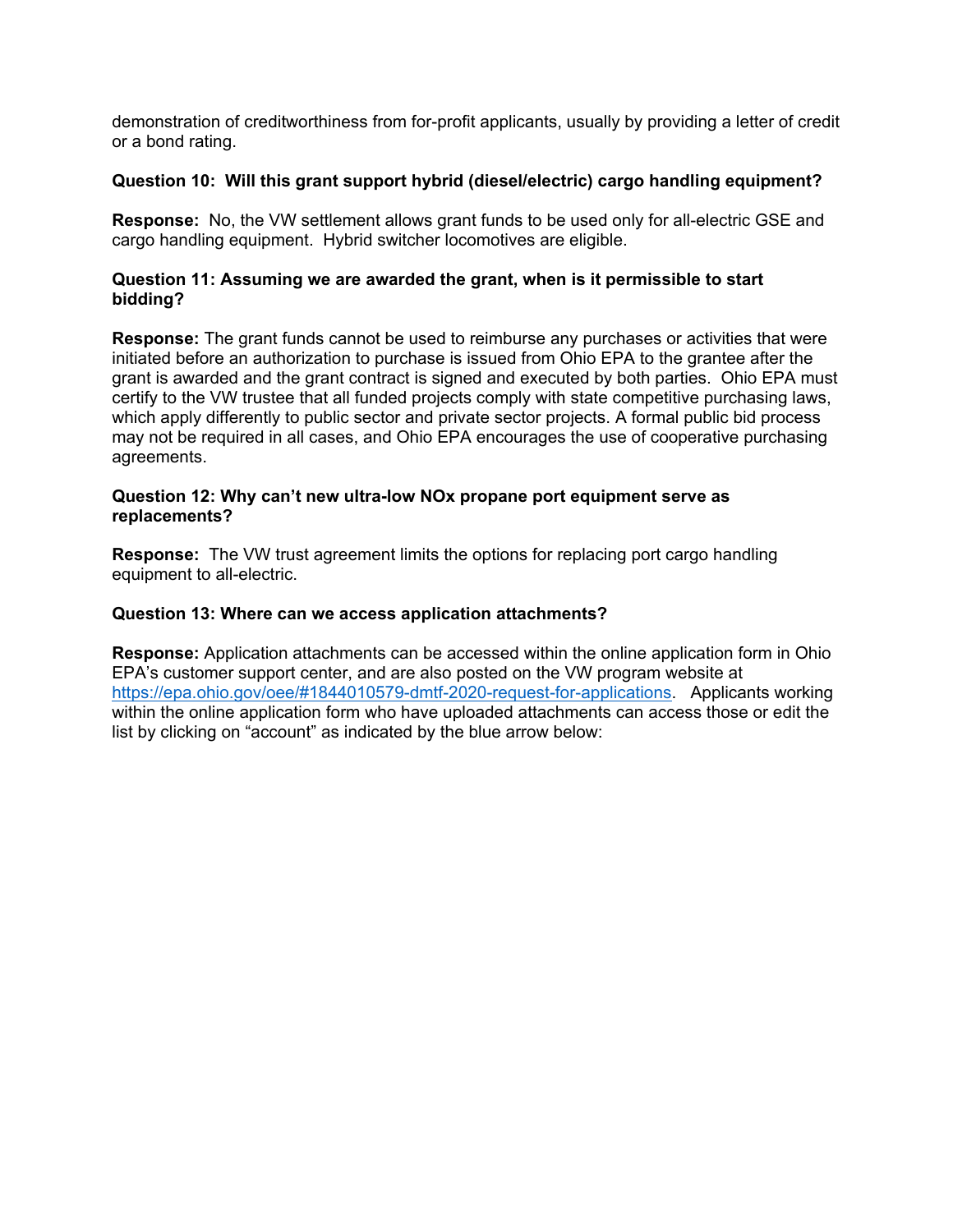

# **Question 14: Can less than \$50,000 be requested for funding?**

**Response:** The application software will limit grant requests to between \$50,000 and \$2 million. Smaller projects are encouraged to submit jointly or contact Ohio EPA staff with project specifics.

**Question 15: Where do I find the list of previous grants to understand what has been requested in the past?**

**Response:** At <https://www.epa.ohio.gov/oee/#1844010486-ohio-grants-awarded-by-sector> and [DMTF-Awarded-Summary-2020.pdf \(ohio.gov\).](https://www.epa.ohio.gov/Portals/42/documents/VW/DMTF-Awarded-Summary-2020.pdf?ver=9Fx30Fr7aI0_vxSZftK68A%3d%3d)

**Question 16: A port is tentatively planning to apply on behalf of a terminal operator. Would reimbursement percentages/guidelines be held to the "non-government" category?**

**Response:** If the owner of the equipment is a private company, the non-government rates would apply. If the owner of the equipment is a public port authority under Ohio law, the government rate would be applicable.

**Question 17: We are interested in replacing a 1998 Cat 990 Series II loader, currently used at our bulk terminal for bulk material handling. We estimate that this piece of equipment runs ~4,000 hours annually. Would this piece of equipment fall under "Forklifts and Port Cargo Handling Equipment" and therefore be limited to only allelectric repower/replacement?**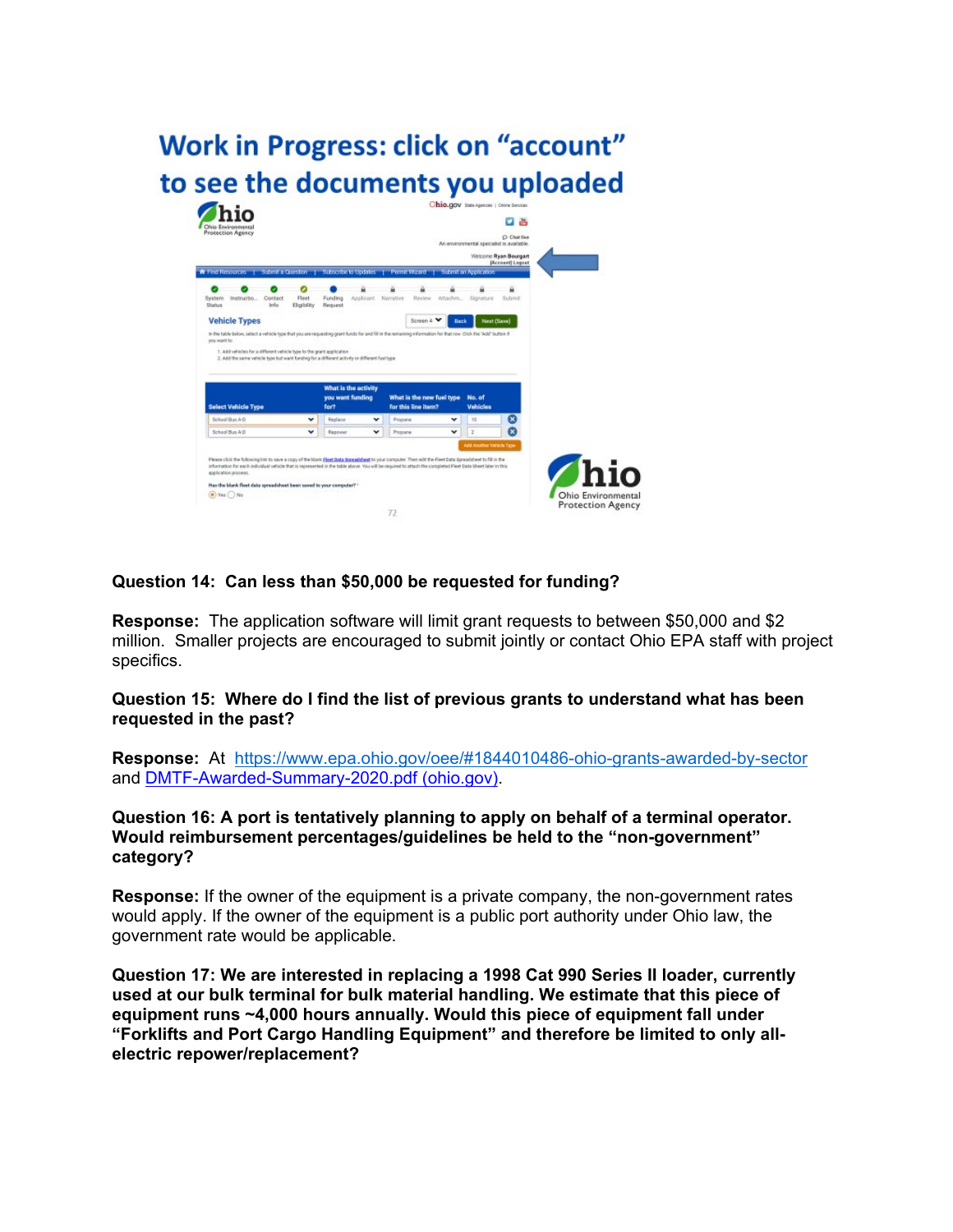**Response:** The loader would indeed fall under the port cargo handling equipment category where all-electric is the only allowable replacement fuel.

# **Question 18: Are ports having trouble finding all-electric options?**

**Response:** We have funded a switcher locomotive operating within an Ohio port, and we are working with several prospective applicants in Ohio ports who are seeking funding to replace cranes, loaders and drayage trucks. They have identified available all-electric equipment options in these categories.

You might also investigate ODOT's Maritime Assistance program funding opportunities. The RFA and associated documentation is published on ODOT's website [www.maritime.ohio.gov](http://www.maritime.ohio.gov/) under the Maritime Assistance Program section of the page [http://www.dot.state.oh.us/Divisions/Planning/SPR/StatewidePlanning/Pages/MaritimeStrategy.](http://www.dot.state.oh.us/Divisions/Planning/SPR/StatewidePlanning/Pages/MaritimeStrategy.aspx) [aspx.](http://www.dot.state.oh.us/Divisions/Planning/SPR/StatewidePlanning/Pages/MaritimeStrategy.aspx)

# **Question 19: A company has terminal tractors that operate 100% of the time and are domiciled within an eligible county. The IRP registration for the tractors is based in another state, but the Ohio fees are paid. Is the company eligible for this RFA?**

**Response:** Yes, this would be an eligible project. As part of the application process, the applicant should fill out the Fleet Data Spreadsheet (FDS) with information about the existing equipment and the proposed new equipment to be purchased. In Column "K" of the FDS, the applicant should enter *either* the Ohio vehicle registration number *or* the IRP registration number for each piece of old equipment that is registered for on-road operation. Column "K" can be left blank for tractors or equipment that is not registered for on-road operation. The FDS is downloadable [here](https://www.epa.ohio.gov/oee/#1844010799-dmtf-2021-request-for-applications-to-replace-diesel-off-road-equipment) or within the online application software.

# **Question 20: I was not able to find anything titled "Grant Application Guidelines" on the website. Can you please direct me to that link?**

**Response:** The application guidelines are labelled [2021 Request for Applications](https://www.epa.ohio.gov/Portals/42/documents/VW/DMTF-RFA-June21.pdf) on the website.

# **Question 21: The application seems to limit the grant funding for new switcher locomotives to 25% of the project cost and thus appears to require a greater local match than 25%. Is there any other path within the DMTF program that can be taken to increase funding that would decrease the local match?**

**Response**: The program will fund engine repowers or replacement of the entire locomotive, with different allowable percentages depending upon the fuel choice selected for the replacement engine/locomotive, and whether the engine/locomotive is owned by a government entity or a non-government (for-profit or non-profit) entity. The VW settlement established the respective allowable percentages. Here is the language from the application guidelines:

Non-government owners of eligible freight switchers may request reimbursement from grant funds in the following amounts:

 $\Box$  Up to 40% of the cost of a repower with a new diesel or alternative fueled (e.g. CNG, propane,hybrid) engine(s) or generator sets, including the costs of installation of such engine(s).